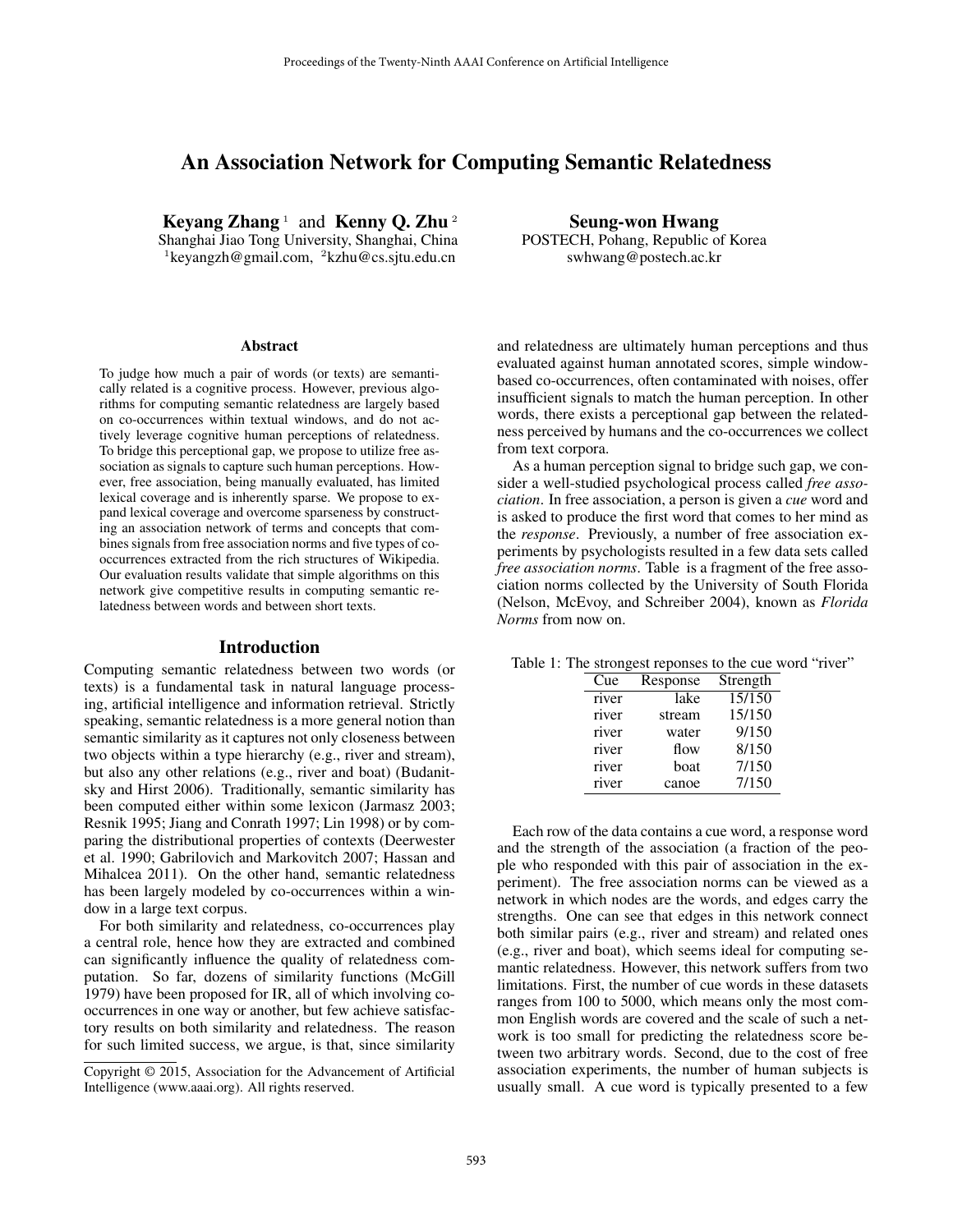dozens to 1000 subjects, yielding a few dozens unique responses. Thus the free association network is fairly sparse.

In this paper, we propose a novel approach to construct a large-scale, comprehensive association network of English terms and concepts by combining semantic signals from both free association norms and Wikipedia. Wikipedia is a large, high-quality text corpus from which co-occurrences can be drawn. In the past, people primarily extracted co-occurrences between terms within the Wikipedia article body. Instead, we leverage the rich structure within Wikpedia, to extract 5 types of co-occurrences, which are then aggregated into a single, universal association strength score by learning from the strengths of the free association norms. Such scores are used to weight the edges in the proposed association network. This network can be thought of as an expanded, smoothed version of the free associate network, and can be used to simulate how an average human being associates one concept to another in her mind. We would then use this association network to compute the semantic relatedness between terms and short texts.<sup>1</sup>

In summary, this paper makes three main contributions.

- 1. We extract 5 different types of co-occurrences from Wikipedia and construct a "synthetic" association network by training on free association norms (Section );
- 2. We empirically show that free association is a competent alternative source of knowledge for computing semantic relatedness, and our "synthetic" association network effectively simulates free association and resolves its limitations (Section and Section );
- 3. We propose algorithms to compute semantic relatedness based on the constructed association network , which outperform state-of-the-art methods (Section ).

# Our Approach

In this section, we first define the proposed *association network*, then show how to populate such a network. We then propose algorithms to compute relatedness using this network, and finally conclude with some discussions.

#### Association network

A *super node* s represents a set of synonymous terms and their corresponding Wikipedia concepts (or article pages), denoted as  $(T, C)$ , where T is a set of terms and C is a set of Wikipedia concepts. For example, ({apple, apples}, {Apple, Apple Inc.}) is one such super node. Given a term  $t$ , we can generate a super node  $s$  by Algorithm 1.  $def_c(t)$  returns a set of Wikipedia concepts defining t, while  $def_t(c)$  returns a set of terms defined by c. We say t is defined by  $c$  if t, as an anchor text, links to  $c$  at least  $10\%$  of the time, and c is being linked from t at least 10% of the time. We found the results to be insensitive to the value of 10%, which was empirically determined.

Our association network is a weighted directed graph  $G(V, E)$ , with  $w(e)$  denoting the weight of edge  $e (e \in E)$ . Each vertex in the graph is a super node  $s$ , and an edge

#### Algorithm 1 Generate super node

| 1: function BOOTSTRAP(term $t$ ) |                                         |  |  |  |
|----------------------------------|-----------------------------------------|--|--|--|
| 2:                               | $T \leftarrow \{t\}, C \leftarrow \{\}$ |  |  |  |
| 3:                               | while $T$ or $C$ is updated do          |  |  |  |
| 4:                               | for $t \in T$ do                        |  |  |  |
| 5:                               | $C \leftarrow C \cup def_c(t)$          |  |  |  |
| 6:                               | for $c \in C$ do                        |  |  |  |
| 7:                               | $T \leftarrow T \cup def_t(c)$          |  |  |  |
| 8:                               | return $(T, C)$                         |  |  |  |

 $e(u, v)$   $(u, v \in V)$  indicates u can associate to v, with strength  $w(e)$ . For all  $u \in V$ , strength is normalized:

$$
\sum_{v \in V} w(u, v) = 1 \tag{1}
$$

#### Network construction

Given a set of terms  $T_0$ , we populate an association network  $G(V, E)$  in two steps: first determine the vertex set V in our network, and then determine edge set  $E$  and estimate the association strengths for edges in the network.

To determine the vertex set  $V$  of our association network G, we run Algorithm 1 for every  $t \in T_0$ , such that the set of all output super nodes is  $V$ . Algorithm 1 ensures  $V$  to have the following property  $2$ :

## **Lemma 1** *Each term t in*  $T_0$  *appears in exactly one vertex of* G*, and no two vertices share an identical concept* c*.*

To determine the edge set  $E$  of our association network and the association strength of each  $e \in E$ , we tap into five types of co-occurrences in Wikipedia to compute five association strength scores, which are then integrated by a linear weighted sum, where the weight parameters are trained using free association norms labeled by human beings.

These five types of co-occurrences are sentence level cooccurrences (*slc*), title link co-occurrences (*tlc*), title gloss co-occurrences (*tgc*), title body co-occurrences (*tbc*), and category level co-occurrences (*clc*). Examples of these cooccurrences are shown in Figure 1.

Specifically, *slc* refers to the co-occurrence of two terms in one sentence, such as *water* and *precipitation*. *tlc* refers to the co-occurrence of a page's title and an anchor text in the page, such as *river* and *lake*, *river* and *precipitation*. *tgc* refers to the co-occurrence of a page's title and an unlinked term in the *gloss*, or the definition paragraph of this page, such as *river* and *stream*. *tbc* refers to the co-occurrence of a page's title and an unlinked term in the body paragraphs, the paragraphs except for gloss, such as *river* and *water*. *clc* refers to the co-occurrence of two concepts in some category page, e.g., the concepts *Lake* and *Stream* co-occur in the category page "Bodies of water". As described above, slc is between two terms, clc between two concepts, and the other three between a concept and a term. For all these types of co-occurrences, we first map the term or the concept to the corresponding super node, and then count the frequency.

<sup>&</sup>lt;sup>1</sup>In this paper, we use "short text relatedness" and "short text similarity" interchangeably.

<sup>2</sup>The proof of this lemma is given at http://adapt.seiee.sjtu.edu. cn/∼keyang/assoc/.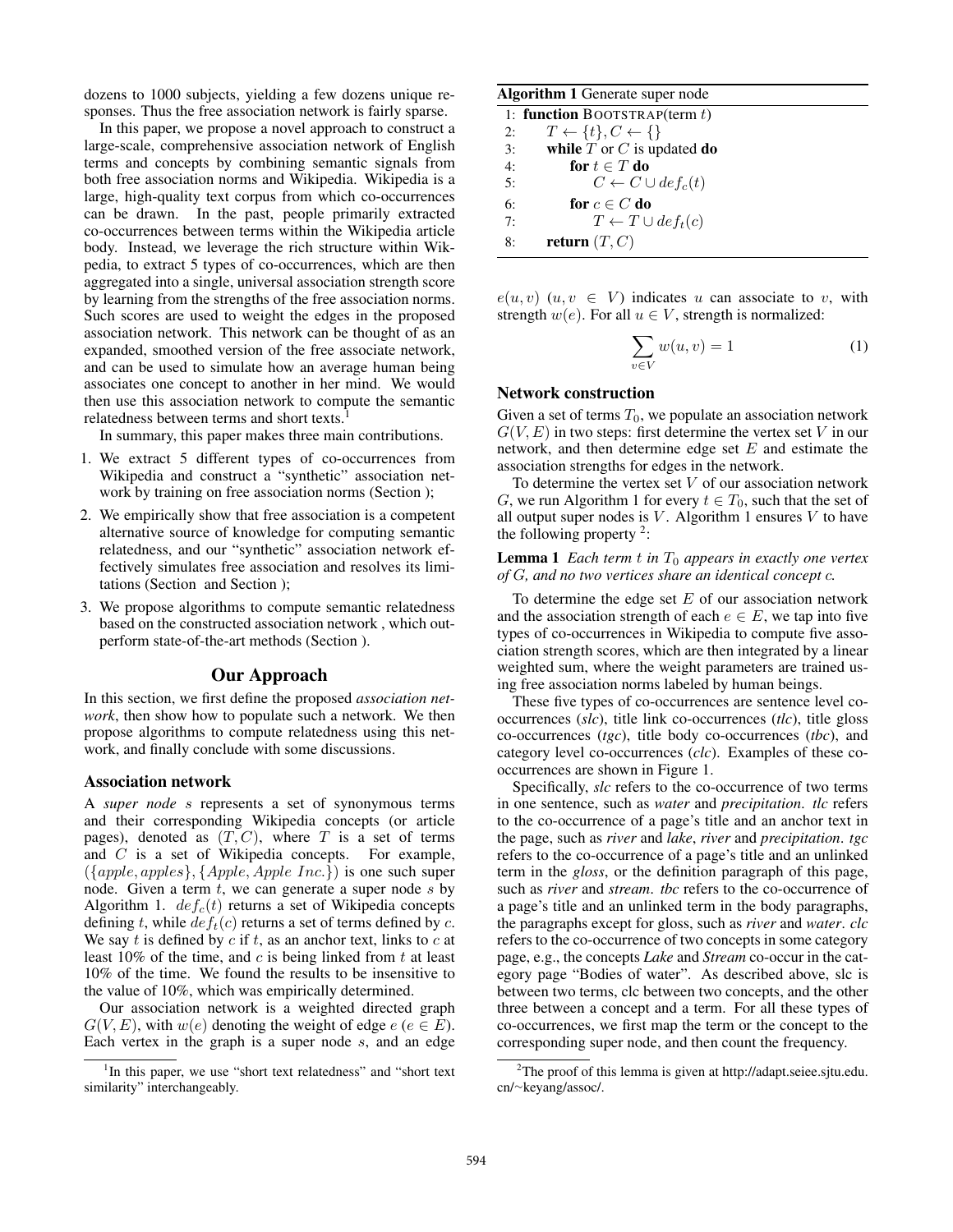## **River**



precipitation through a drainage basin from surface runoff and other sources such as groundwater recharge, springs, and the release of stored water in natural ice and snowpacks (e.g. from glaciers). Potamology is the scientific study of rivers while limnology is the study of inland waters in general.

Figure 1: Five types of co-occurrences in Wikipedia

For each type of co-occurrences denoted as  $\tau$ , where  $\tau \in$  $\{slc, tlc, tgc, tbc, clc\}$ , we model the association strength from  $u$  to  $v$  after the measure proposed in (Wettler 1993) in (2). Here,  $\alpha$  is an exponent parameter between 0 and 1.  $p_{\tau}(u)$ ,  $p_{\tau}(v)$  and  $p_{\tau}(u, v)$  is computed as  $\frac{f_{\tau}(u)}{N_{\tau}}$ ,  $\frac{f_{\tau}(v)}{N_{\tau}}$  $\frac{\tau(v)}{N_{\tau}}$  and  $f_\tau(u,v)$  $\frac{(u,v)}{N_{\tau}}$  respectively, where  $f_{\tau}(u)$ ,  $f_{\tau}(v)$  is the occurrence frequencies of  $u, v, f_{\tau}(u, v)$  is the co-occurrence frequency of u and v, and  $N_\tau$  is the total number of tokens for a particular  $\tau$ . We defer the discussion of the choice of  $\alpha$  till Section .

$$
r_{\tau}(u,v) = \frac{p_{\tau}(u,v)}{p_{\tau}(v)^{\alpha}p_{\tau}(u)}
$$
(2)

 $r_\tau(u, v)$  is normalized to  $w_\tau(u, v)$ :

$$
w_{\tau}(u,v) = \frac{r_{\tau}(u,v)}{\sum_{v} r_{\tau}(u,v)}
$$
(3)

We perform a case study to examine the different capabilities of capturing associated pairs by the five types of co-occurrences. We compare the normalized association strength  $w_{\tau}(u, v)$  for every  $\tau$  and the result is shown in Figure 2. u is set to be the super node of *river*, and v's are the super nodes of 5 terms most associated with *river*, as shown in Table . We observe the following: i)  $slc$  is distributed more uniformly among the pairs than others ii) only riverlake and river-stream have clc, as lake and stream are in the same type hierarchy as river iii)  $tlc$ ,  $tgc$  and  $tbc$  capture the terms explaining or describing river, basically all the terms except for boat in this case. This shows that even though slc has been widely used in the literature, reflecting related terms of locality, other types of co-occurrences, though less studied, have complementary strength in terms of capturing associated pairs.

We then integrate the five types of  $w_\tau(u, v)$  into a single strength score:  $w(u, v) = \sum_{\tau} \theta_{\tau} w_{\tau}(u, v)$ . We mimic human perception of relatedness in determining how to aggregate co-occurrences. Specifically, we train the weights  $\theta_{\tau}$  through a linear regression on the Florida Norms.



Figure 2: Comparison of  $w_\tau(u, v)$  for different  $\tau$ 

We first use the terms appearing in Florida Norms as  $T_0$ to determine the super node set  $V$ . Then we use every cueresponse pair in Florida Norms as a training instance, with the label being the association strength computed form the norms. For every training instance we map the two terms into their corresponding super nodes  $u$  and  $v$ , and calculate  $w_{\tau}(u, v)$  for every  $\tau$  as its features. When performing linear regression, we impose the constraints that  $\sum_{\tau} \theta_{\tau} = 1$ ,  $0 < \theta_{\tau} < 1$  for all  $\theta_{\tau}$ , and that the intercept term must be equal to 0. The parameters  $\theta_{\tau}$  are then used to combine the different  $w_\tau(u, v)$  regardless of the given  $T_0$ : As  $\sum_{\tau} \theta_{\tau} = 1$ holds true, it is easy to attest that the combined strength score  $w(u, v)$  meets the requirement of (1). An edge  $e(u, v)$ exists if and only if  $w(u, v) > 0$ .

#### Relatedness computation

We now present how to leverage the constructed network for computing relatedness between terms and between short texts. In both algorithms, the intention is to leverage the latent *bridge* vertices between two observed vertices to provide supportive information in relatedness computation. The weight of a bridge vertex  $x$ , with respect to an unordered pair of vertices  $\{u, v\}$ , is defined as in (4).

$$
W_{\{u,v\}}(x) = \max(w(u,x) \times w(x,v), w(v,x) \times w(x,u))
$$
  
(4)

For term relatedness computation, we first map any given term  $t$  to its corresponding vertex  $u$  in the association network. The relatedness between any vertex  $u$  and itself is always defined to be 1:  $relate(u, u) = 1$ . To compute relatedness between two vertices  $u$  and  $v$ , our baseline algorithm is to add up the weights of the edges between  $u$  and  $v$ :

$$
relate(u, v) = w(u, v) + w(v, u)
$$
\n<sup>(5)</sup>

This algorithm captures the intuition that if  $u$  associates more strongly to  $v$  or vice versa,  $u$  and  $v$  are often more related (see Table ). As validated later in Section , despite its usefulness and intuitiveness in detecting related pairs, this algorithm leverages insufficient signals from the association network and hence obtains sub-optimal accuracy, especially when the association network is sparse. Thus, we propose a revised algorithm as a natural extension to the baseline:

$$
relate(u, v) = w(u, v) + w(v, u) + \sum_{x \in V} W_{\{u, v\}}(x) \quad (6)
$$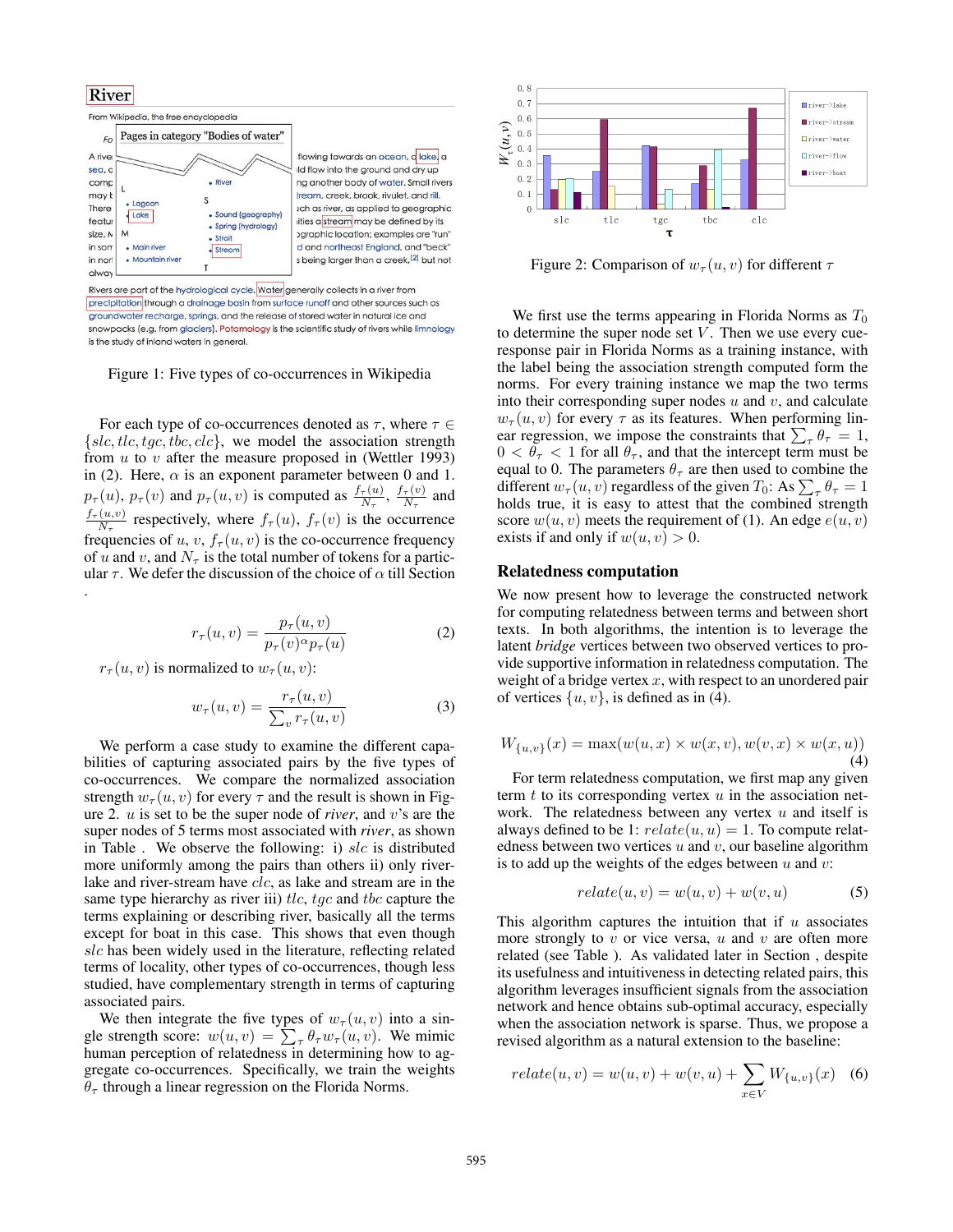This algorithm captures the intuition that if  $u$  associates more strongly to  $v$ , directly or indirectly (via some bridge vertices), or vice versa,  $u$  and  $v$  are often more related.

For the short text relatedness computation, we abstract a given text as a bag of super nodes, i.e., a vector with each dimension being a super node and weight in that dimension being the occurrence frequency of the terms mapping to this super node. While cosine similarity could be directly computed to measure if two text vectors are similar or not, it suffers from low accuracy as semantically similar texts do not necessarily share identical or synonymous terms with each other. Therefore, we expand the original vectors before computing cosine similarity between two vectors, by adding bridge vertices identified through our association network as new dimensions. Algorithm 2 shows how we convert the original vector  $vec_0$  to the expanded vector  $vec_+$ , where K is a parameter controlling the extent of the expansion (i.e., higher  $K$  means more expanded vertices).

|    | <b>Algorithm 2</b> Expand vector                                        |
|----|-------------------------------------------------------------------------|
|    | 1: <b>function</b> EXPANDVECTOR(network $G(V, E)$ , vector              |
|    | $vec_0$ , integer K)                                                    |
| 2: | $vec_+ \leftarrow vec_0$                                                |
| 3: | <b>for</b> $u, v \in$ dimension set of $vec_0$ and $u \neq v$ <b>do</b> |
| 4: | $V_K$ = top K vertices in V sorted by $W_{\{u,v\}}$                     |
| 5: | for $x \in V_K$ do                                                      |
| 6: | $vec_{+}(x) \leftarrow vec_{+}(x) + 1$                                  |
| 7: | return $vec_+$                                                          |

#### **Discussion**

Instead of disambiguating the term occurring in a Wikipedia page to one of its concepts and defining each vertex to be a disambiguated concept in the association network, we choose to define each vertex to be a super node, comprising multiple concepts for a term. That is because, even though it is possible to disambiguate a term in Wikipedia pages by taking advantage of contextual information, such a task is more difficult on the free association norms, where virtually no context is available. Even worse, the two end-to-end tasks (term and short text relatedness) also inherently lack context information to perform reliable disambiguation.

When computing the association strength between two super nodes u and v, the parameter  $\alpha$  needs to be chosen to instantiate the general form shown in (2). One natural choice is to set  $\alpha$  to be 0, which turns the formula into conditional probability, i.e., the probability of observing  $v$ , given  $u$ . However, it is argued previously (Wettler 1993; Washtell 2009) that the conditional probability measure does not take into consideration the general frequency of the response word and therefore tends to bias toward highly frequent words, such as function words. As a result, we follow (Wettler 1993) to set  $\alpha$  to be 0.66, which, according to them, perform the best in estimating word association.

Our algorithms for relatedness computation are for showcasing the power of the association network, and thus many other algorithms can be developed to take advantage of the full potential of the association network.

# Experimental Results

This section primarily evaluates two association networks, one constructed only using the original free association norms (denoted as  $AN_{free}$ ), and the other constructed through the approach proposed in Section (denoted as  $AN_{wiki}$ ). The results on  $AN_{free}$  show the usefulness as well as limitations of free association norms, while the results on  $AN_{wiki}$  validate the added benefits of Wikipedia structures in working around the two limitations of  $AN_{free}$ , leading to better performance in semantic relatedness computation tasks. <sup>3</sup>

### Data sources and statistics

The original Florida free association norms data contains 5,019 cue words (which form the set of *normed words*) and a total of 72,176 cue-response pairs. 63,619 of these pairs contain responses that are also normed words. These pairs are called *normed pairs* with known forward (cue-to-target) and backward (from target-to-cue) strengths.

Our baseline association network,  $AN_{free}$ , is made up of the 5019 normed words as vertices and the 63,619 normed pairs as directed edges. Each edge carries a normalized weight  $w(u, v)$ , which is proportional to  $Pr(v | u)$ , Note, in  $AN_{free}$ , each word forms a super node by itself, as we aim to evaluate usefulness of the original free association norms, without depending on additional knowledge (e.g., Wikipedia) to construct super nodes.

Our proposed synthetic association network,  $AN_{wiki}$ , consists of 17,469 vertices (super nodes) and 107M directed edges. This network is constructed using the 20,000 most common English words (with stop words removed) as given  $T_0$ , and using a Wikipedia dump from July, 2014.

Our test set for evaluting term relatedness is the wellknown *WordSimilarity-353* (Finkelstein et al. 2002) (a.k.a. WS-353 with 353 word pairs),

For testing short text similarity, we use the well-known public set *Li30* (Li et al. 2006), comprising 30 pairs of short texts. A newly constructed dataset STSS-131 (O'shea, Bandar, and Crockett 2013) is used to tune the parameter  $K$  decribed in Algorithm 2.

## $AN_{free}$  v.s.  $AN_{wiki}$

To illustrate the usefulness of free association network, as well as its limitation in semantic relatedness computation, we create WS-227, a subset of WS-353, in which all words belong to some vertex in  $AN_{free}.$ 

The baseline algorithm with (5) as its metric is denoted by  $AN^0$ , while the revised algorithm with (6) as its metric is denoted by  $AN^+$ . We apply  $AN^0$  and  $AN^+$  using  $AN_{free}$  and  $AN_{wiki}$  on WS-227 and WS-353, and compare the performance measured in Spearman correlation with two other well-known algorithms, namely LSA (Deerwester et al. 1990) and ESA (Gabrilovich and Markovitch 2007), in Table 2. The result for LSA is obtained from the widely

<sup>&</sup>lt;sup>3</sup>A demo of our system is available at http://adapt.seiee.sjtu. edu.cn/∼keyang/assoc/.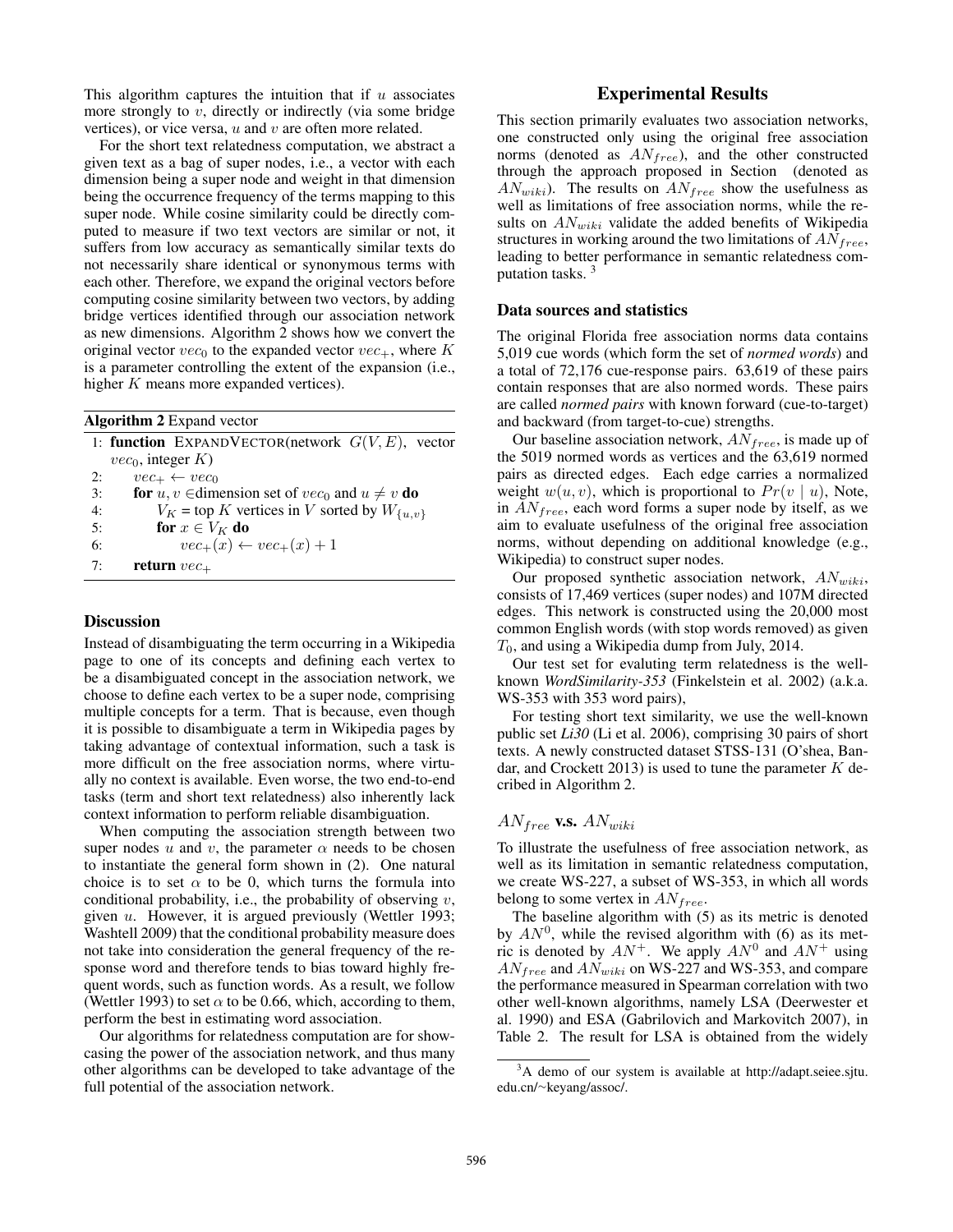used online portal<sup>4</sup>, while the result for ESA is obtained from ESAlib<sup>5</sup>.

We observe the following: 1)  $AN_{free}^+$  performs better than LSA and ESA on WS-227, despite its relatively small size, which suggests that free association can be useful in computing semantic relatedness. 2) However, when tested on WS-353, due to its limited vocabulary,  $AN_{free}^+$  shows a drastic degrade in performance, which reflects one of its primary limitations. Conversely,  $AN_{wiki}$ , of a larger lexical coverage, performs consistently well on both WS-227 and WS-353. 3) Due to  $AN_{free}$ 's another limitation, sparseness,  $AN_{free}^0$  exhibits sub-optimal performance on both WS-227 and WS-353; while  $AN_{free}^+$  shows a significant improvement as the sparseness problem is alleviated by leveraging the latent bridge vertices. 4) Though the best performance is obtained by  $AN^+_{wiki}$ , its advantage over  $AN^0_{wiki}$  is not large. We argue that it is because by reverse-engineering the association strength into an aggregation function of a vector of structured co-occurrence,  $AN_{wiki}$  alleviates sparseness by enabling to infer the edge weights missing in  $AN_{free}$ .

Table 2: Spearman correlation on two WS datasets

| Methods       | WS-227 | WS-353 |
|---------------|--------|--------|
| <b>LSA</b>    | 0.542  | 0.579  |
| <b>ESA</b>    | 0.727  | 0.744  |
| $AN_{free}^0$ | 0.645  | 0.476  |
| $AN_{free}^+$ | 0.752  | 0.512  |
| $AN^0_{wiki}$ | 0.758  | 0.785  |
| ΑN            | 0.782  | 0.813  |

## Prediction of free association

In this experiment, we evaluate if  $AN_{wiki}$  can be used to predict free association strengths given by humans. We compute Spearman correlation between scores predicted by a number of competing methods (Washtell 2009) and the human association strength computed from the Kent's free association norms (1910). Our method is just mapping the two terms to vertex u and v, and assigning  $w(u, v)$  as predicted association strength.

As is shown in Table 3,  $AN_{wiki}$  does a reasonable job in simulating free association, compared with other common approaches. And as a reference, the Spearman correlation between the human labeled scores of Kent dataset and those of the Minnesota dataset (Jenkins 1970) using the same set of cue words is 0.4, which can be viewed as an upper bound for computer-based systems.

#### End-to-end tasks: term & short text relatedness

Table 4 compares  $AN_{wiki}$  with a number of previous approaches on the term relatedness computation using WS-353 dataset. Our association network achieves state-of-the-art results on correlation with human scores.

Table 3: Association Prediction

| Methods      | Spearman |
|--------------|----------|
| Cond. Prob.  | 0.31     |
| <b>SCI</b>   | 0.34     |
| <b>PMI</b>   | 0.28     |
| Dice/Jaccard | 0.32     |
| $AN_{wiki}$  | 0.37     |
|              |          |

Table 4: Spearman correlation on WS-353 dataset

| Spearman |
|----------|
| 0.353    |
| 0.581    |
| 0.348    |
| 0.415    |
| 0.75     |
| 0.78     |
| 0.77     |
| 0.629    |
| 0.80     |
| 0.810    |
| 0.683    |
| 0.813    |
|          |

Table 5 shows that our association network outperforms all existing approaches by significant margins on short text similarity task.

Recall that, Algorithm 2 is parameterized by  $K$  determining the extent of expansion. Our reported results use  $K = 10$ , empirically tuned based on STSS-131 dataset.

Table 5: Pearson and Spearman correlation on Li30 dataset

| Methods                      | Pearson | Spearman |
|------------------------------|---------|----------|
| $STA\overline{SIS-Li(2006)}$ | 0.816   | 0.813    |
| LIU (2007)                   | 0.841   | 0.854    |
| LSA-OShea (2008)             | 0.838   | 0.871    |
| STS-Islam (2008)             | 0.853   | 0.838    |
| Omiotis-Tsatsaronis (2010)   | 0.856   | 0.891    |
| WSD-STS-Ho (2010)            | 0.864   | 0.834    |
| SPD-STS-Ho (2010)            | 0.895   | 0.903    |
| SSA-Hassan (2011)            | 0.881   | 0.878    |
| $LDA-Guo(2012)$              | 0.842   | 0.866    |
| WTMF-Guo (2012)              | 0.898   | 0.909    |
| WTMF+PK-Guo (2013)           | 0.902   |          |
| $AN_{wiki}$                  | 0.942   | 0.940    |

# Effects of different co-occurrences and free association training

In this experiment, we compare an association network built from only sentence-level co-occurrences (slc), an association network with 5 types of co-occurrences uniformly combined (uniform), and our proposed network, which comes with weights trained from free association norms. Table 6 gives rise to these observations: i)  $AN_{wiki}$ (uniform) outperforms  $AN_{wiki}$ (slc) by a large margin on both tasks, which

<sup>4</sup> http://lsa.colorado.edu/

<sup>5</sup> http://ticcky.github.io/esalib/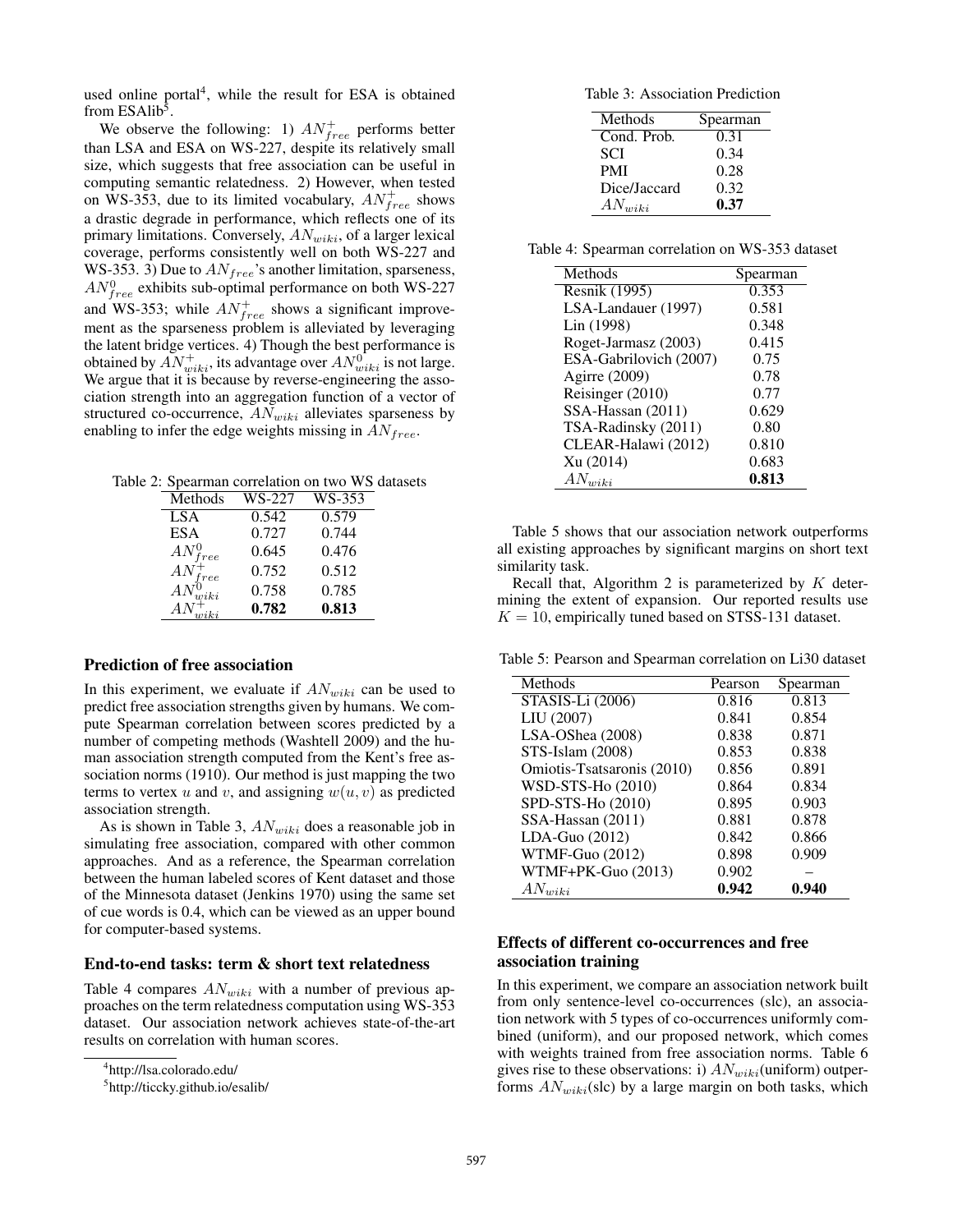shows that the four additional types of co-occurrences are useful in capturing signals not available in slc; ii)  $AN_{wiki}$ further improves the results from  $AN_{wiki}$ (uniform) by a substantial margin, which shows that signals tapped from free association norms can indeed benefit semantic relatedness computation tasks.

|  | Table 6: Several variants of $AN_{wiki}$ |  |  |
|--|------------------------------------------|--|--|
|--|------------------------------------------|--|--|

| Methods                 | WS-353 | Li30  |
|-------------------------|--------|-------|
| $AN_{miki}(\text{slc})$ | 0.734  | 0.884 |
| $AN_{wiki}$ (uniform)   | 0.766  | 0.903 |
| $AN_{wiki}$             | 0.813  | 0.942 |

## Execution time

Average execution time for computing the relatedness score for a pair of terms in WS-353 is 10.3ms, and for a pair of short texts in Li30 is 465.3ms. The time and space consumption can be further reduced by filtering out edges with insignificant weights. Experiments show that by removing up to 90% of the edges, the accuracy in both term and short text relatedness remains virtually constant, and at the same time the execution time for a pair of terms and a pair of short texts are reduced to 1.4ms and 19.1ms, respectively.

## Related Work

In this section, we introduce a number of studies in *semantic relatedness computation* and related work in *free association*.

Previous approaches to semantic relatedness pursue two main directions, of using hand-crafted lexical taxonomies like WordNet (Miller 1995) or Roget's Thesaurus (Roget 1911) as semantic knowledge, or of employing probabilistic approaches to decode semantics based on large corpora.

The first approach of using hand-crafted resources proposes knowledge-based measures that tap into the properties of their underlying structure to compute semantic relatedness (Roget 1911; Lin 1998; Leacock and Chodorow 1998; Hirst and St-Onge 1998; Jiang and Conrath 1997; Resnik 1995; Wu and Palmer 1994). Though showing potential in such tasks like term relatedness computation, this approach requires to construct manually curated lexical resources and thus cannot easily scale to larger lexical coverage or to a new language.

On the other hand, the second approach of using corpusbased measures, instead of relying on human-organized knowledge, utilize the contextual information and patterns observed in large corpus to construct semantic profiles for words. Latent Semantic Analysis (LSA) (Deerwester et al. 1990) was an original approach to leverage word cooccurrences from a large corpus of text, and "learns" its representation by applying Singular Value Decomposition to the words-by-documents co-occurrence matrix. Explicit Semantic Analysis (ESA) (Gabrilovich and Markovitch 2007) as well as Salient Semantic Analysis (SSA) (Hassan and Mihalcea 2011) were proposed to incorporate large amounts of human knowledge such as Wikipedia into word relatedness

computation. They both represent a word as a concept vector, where each dimension corresponds to a Wikipedia concept. Later, Temporal Semantic Analysis (TSA) (Radinsky et al. 2011) considered that words have different meanings over time and extended the concept vector with a temporal dimension. To bridge the corpus-based measures with knowledge-based measures, Constrained LEArning of Relatedness (CLEAR) (Halawi et al. 2012) was proposed to learn word relatedness based on word occurrence statistics from large corpora while constraining the learning process by incorporating knowledge from WordNet. Some recent works like (Mikolov et al. 2013) used machine learning techniques to compute continuous vector representations of words from large datasets , shown to perform better than LSA for preserving linear regularities among words.

Some models aim particularly at solving the similarity problem between two sentences, or two short texts (Guo and Diab 2012; 2013; Ho et al. 2010; OShea et al. 2008). WSD-Based Sentence Similarity (Ho et al. 2010) was proposed to compute the similarity between two sentences based on a comparison of their actual meanings by integrating word sense disambiguation. WTMF (Guo and Diab 2012) was proposed to model the missing words in the sentences as a typically overlooked feature to address the sparseness problem for the short text similarity task.

All the existing semantic relatedness models mentioned above, though leveraging some useful signals from handcrafted lexical taxonomies or large corpus text, fail to actively take advantage of the human perception signal in semantic relatedness computation. Our approach, by effectively bridging this gap using signals in the well-studied psychological process of free association, outperforms state-ofthe-art models in both word and short text relatedness tasks.

Free association is a task requiring human participants to produce the easily associated word for the given cue word, to tap into human perception acquired through world experience (Nelson, McEvoy, and Schreiber 2004). Mining the signals contained in this cognitive process is made possible by several collections of free association norms (Nelson, McEvoy, and Schreiber 2004; Kent and Rosanoff 1910; Jenkins 1970; Kiss et al. 1973), which are typically collected by researchers in phychology and cognitive science. As the Florida Norms is the largest collection available, and also the most recent in time, we choose to use it as our primary source of human perception to be combined with signals from Wikipedia.

# Conclusion

We synthetically build an association network, by aggregating Wikipedia signals, using free association as a training data. Our evaluation results validated that our proposed framework reaches state-of-the-art in a standard benchmark for term relatedness computation and outperforms all other state-of-the-arts for short text similarity computation by a significant margin.